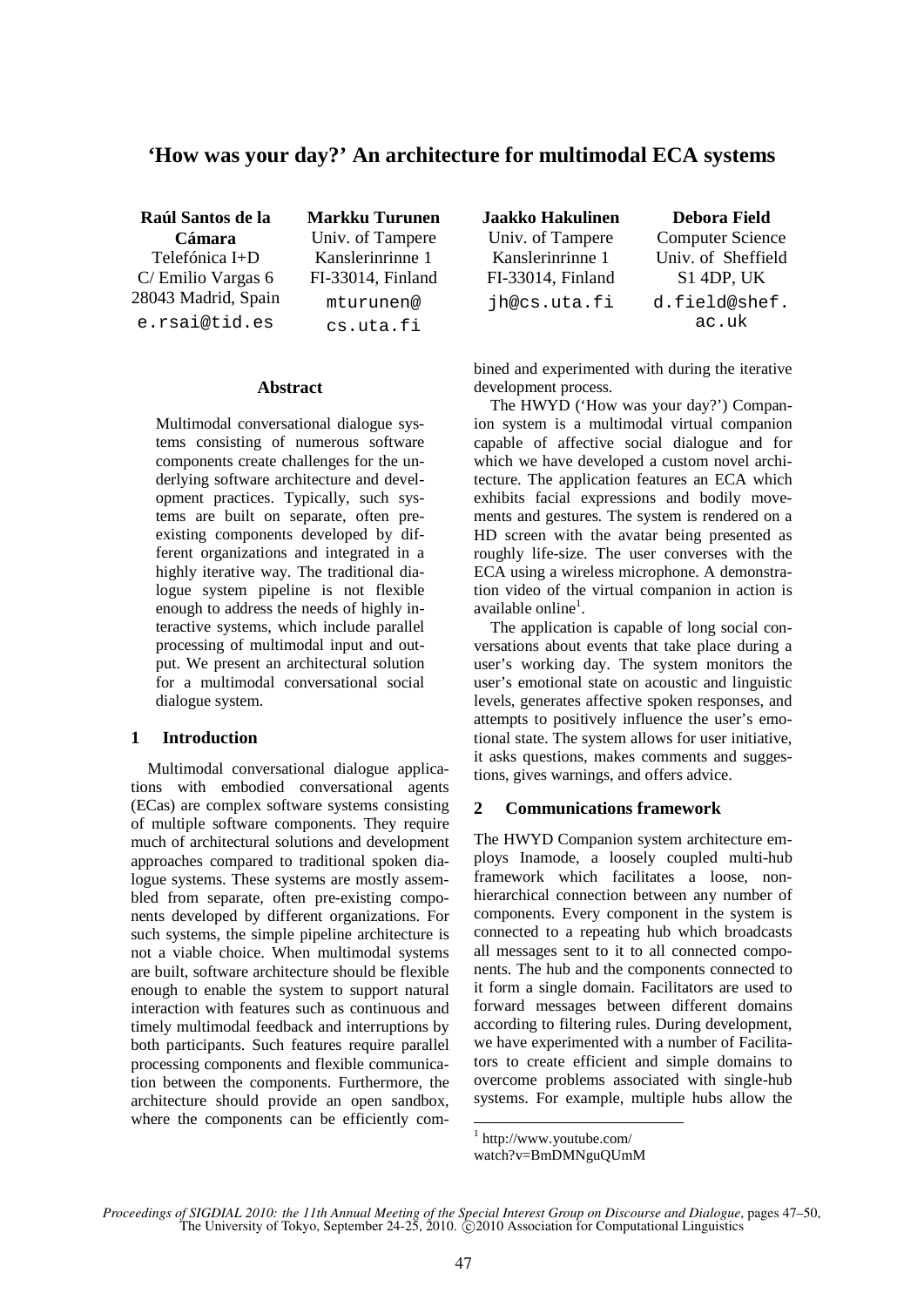reduction of broadcast messages, which is for example used in the audio processing pipeline, where a dedicated hub allows very rapid message broadcast (nearly 100 messages per second are exchanged) without compromising the stability of the system by flooding the common pipeline.

For communication between components, a lightweight communication protocol is used to support components implemented in various programming languages. A common XML message "envelope" specifies the basic format of message headers as seen in Figure 1.

| <message< th=""><th></th></message<> |                           |
|--------------------------------------|---------------------------|
| sender                               | $=$ "eca"                 |
| ∣ id                                 | $=$ "1234563862"          |
|                                      |                           |
| 'msg type                            | $=$ "eca interrupt data"  |
| turn                                 | $=$ "12"                  |
| msg cause                            | = "interruption occured"  |
| <b>nsg_sequence</b>                  | $= "IM-DM-ECA"$           |
| <payload></payload>                  |                           |
|                                      | <ecadata> data </ecadata> |
| $\langle$ /payload>                  |                           |
| $\langle$ /message $\rangle$         |                           |

*Figure 1: System message XML format .*

Mandatory elements in the envelope (top block) are necessary so other modules can identify the purpose of the message and its contents upon a shallow inspection. These include the *sender* component and a unique *message id*. Additional envelope fields elements include: *message type*, *turn id*, *dialogue segment identifier*, *recipient identifier*, and a list of message identifiers corresponding to the previous messages in the current processing sequence.

For system-wide and persistent knowledge management, a central XML-database allows the system to have inter-session and intra-session 'memory' of past events and dialogues. This database (KB) includes information such the user and dialogue models, processing status of modules, and other system-wide information.

#### **3 Data flow in the architecture**

To maximize the naturalness of the ECA's interaction, the system implements parallel processing paths. It also makes use of a special module, the **Interruption Manager (IM)**, to control components in situations where regular processing procedure must be deviated from. In addition, there are 'long' and 'short' processing sequences from user input to system output. Both 'loops' operate simultaneously. The Main Dialogue ('long') Loop, which is the normal processing path, is indicated by the bold arrows in Fig. 2, and includes all system components except the IM. The dotted arrows signal the deviations to this main path that are introduced by the



*Figure 2:HWYD Companion main modules* 

interruption management and feedback loops. The system has an activity detector in the input subsystem that is active permanently and analyses user input in real-time. If there is a detection of user input at the same time as the ECA is talking, this module triggers a signal that is captured by the IM. The IM, which tracks the activity of the rest of the modules in the system, has a set of heuristics that are examined each time this triggering signal is detected. If any heuristic matches, the system decides there has been a proper user interruption and decides upon a series of actions to recover from the interruption.

#### **4 Module Processing Procedure**

The first stage in the processing is the acoustic processing. User speech is processed by the Acoustic Analyzer, the Automatic Speech Recognizer, and the Acoustic Emotion Classifier simultaneously for maximum responsiveness.

The **Acoustic Analyzer (AA)** extracts lowlevel features (pitch, intensity and the probability that the input was from voiced speech) from the acoustic signal at frequent time intervals (typically 10 milliseconds). Features are passed to the Acoustic Turn-Taking Detector in larger buffers (a few hundred milliseconds) together with timestamps. AA is implemented in TCL using Snack toolkit (http://www.speech.kth.se/snack/).

The **Acoustic Turn-Taking detector (ATT)** is a Java module, which estimates when the user has finished a turn by comparing intensity pause lengths and pitch information of user speech to configurable empirical thresholds. ATT also decides whether the user has interrupted the system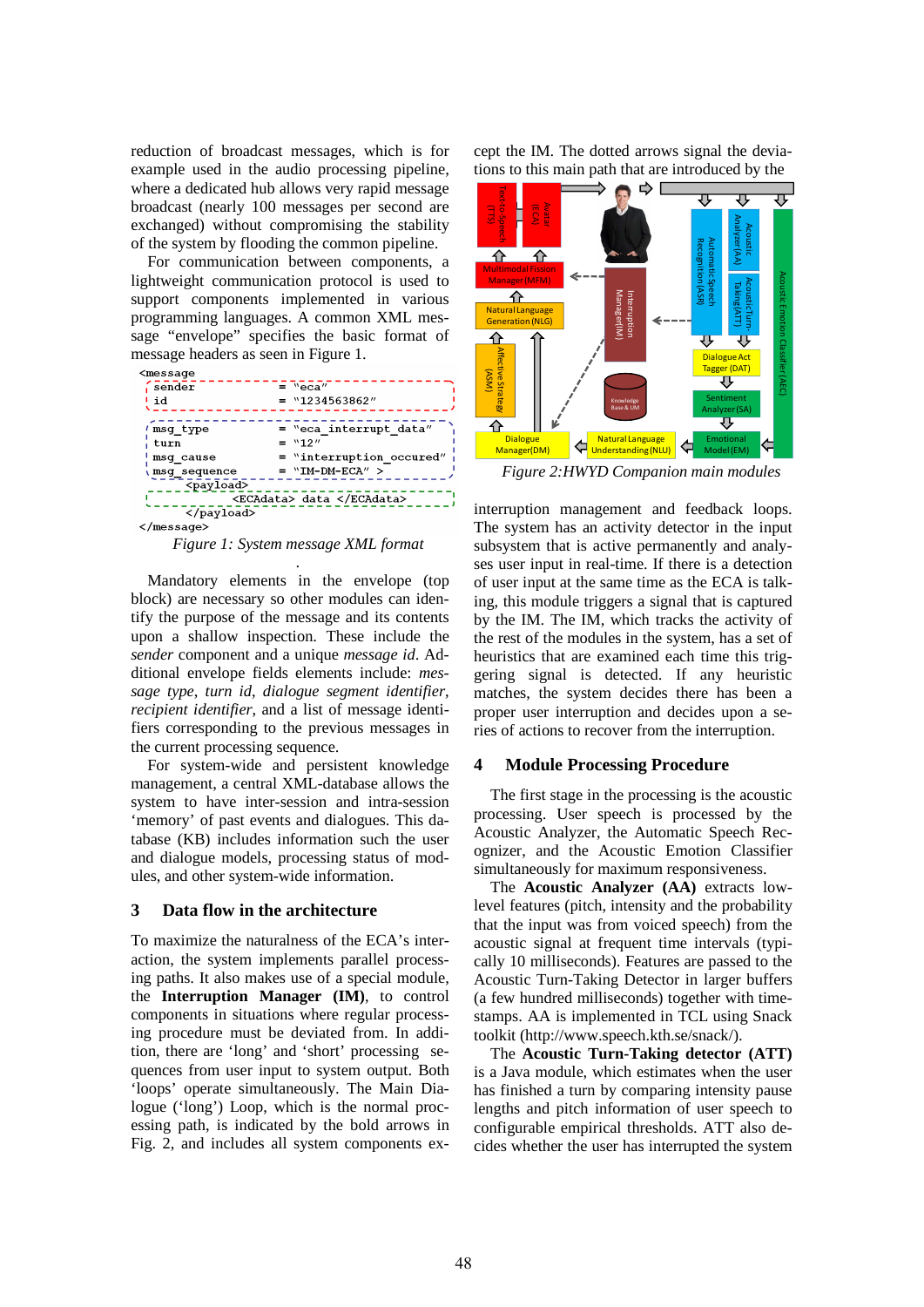('barge-in'), while ignoring shorter backchannelling phrases (Crook et al. (2010)). Interruption messages are passed to the Interruption Manager. ATT receives a message from the ECA module when the system starts or stops speaking.

Dragon Naturally Speaking **Automatic Speech Recognition (ASR)** system is used to provide real-time large vocabulary speech recognition. Per-user acoustic adaptation is used to improve recognition rates. ASR provides N-best lists, confidence scores, and phrase hypotheses.

The **Acoustic Emotion Classifier (AEC)** component (EmoVoice (Vogt et al. (2008)) categorizes segments of user speech into five valence+arousal categories, also applying a confidence score. The Interruption Manager monitors the messages of the AEC to include emotionrelated information into feedback loop messages sent to the ECA subsystem. This allows rapid reactions to the user mood.

**The Sentiment Analyzer (SA)** labels ASR output strings with sentiment information at word and sentence levels using valence categories *positive*, *neutral* and *negative*. The SA uses the AFFECTiS Sentiment Server, which is a general purpose .NET SOAP XML service for analysis and scoring of author sentiment.

The **Emotional Model (EM)**, written in Lisp, fuses information from the AEC and SA. It stores a globally accessible emotional representation of the user for other system modules to make use of. Affective fusion is rule-based, prefers the SA's valence information, and outputs the same five valence+arousal categories as used in the AEC. The EM can also serve as a basis for temporal integration (mood representation) as part of the affective content of the User Model. It also combines the potentially different segmentations by the ASR and AEC.

The **User Model (UM)** stores facts about the user as objects and associated attributes. The information contained in the User Model is used by other system modules, in particular by Dialogue Manager and Affective Strategy Module.

The **Dialogue Act Tagger and Segmenter (DAT)**, written in C under Linux, uses the ATT results to compile all ASR results corresponding to each user turn. DAT then segments the combined results into semantic units and labels each with a dialogue act (DA) tag (from a subset of SWBD-DAMSL (Jurafsky et al. (2001)). A Stochastic Machine Learning model combining Hidden Markov Model (HMM) and N-grams is used in a manner analogous to Martínez-Hinarejos et al. (2006). The N-grams yield the probability of a possible DA tag given the previous ones. The Viterbi algorithm is used to find the most likely sequence of DA tags.

The **Natural Language Understanding (NLU)** component, implemented in Prolog, produces a logical form representing the semantic meaning of a user turn. The NLU consists of a part-of-speech tagger, a Noun Phrase and Verb Group chunker, a named-entity classification component (rule-based), and a set of patternmatching rules which recognize major grammatical relationships (subject, direct object, etc.) The resulting shallow-parsed text is further processed using pattern-matching rules. These recognize configurations of entity and relation relevant to the templates needed by the Dialogue Manager, the EM, and the Affective Strategy Module.

The **Dialogue Manager (DM)**, written in Java and Prolog, combines the SA and NLU results, decides on the system's next utterance and identifies salient objects for the Affective Strategy Module. The DM maintains an information state containing information about concepts under discussion, as well as the system's agenda of current conversational goals.

One of the main features of the HWYD Companion is its ability to positively influence the user's mood through its **Affective Strategy Module (ASM)**. This module appraises the user's situation, considering the events reported in the user turn and its (bi-modal) affective elements. From this appraisal, the ASM generates a long multi-utterance turn. Each utterance implements communicative acts constitutive of the strategy. ASM generates influence operators which are passed to the Natural Language Generation module. ASM output is triggered when the system has learned enough about a particular event to warrant affective influence. As input, ASM takes information extraction templates describing events, together with the emotional data attached. ASM is a Hierarchical Task Network (HTN) Planner implemented in Lisp.

The **Natural Language Generator (NLG)**, written in Lisp, produces linguistic surface forms from influence operators produced by the ASM. These operators correspond to communicative actions taking the form of performatives. NLG uses specific rhetorical structures and constructs associated with humour, and uses emotional TTS expressions through specific lexical choice.